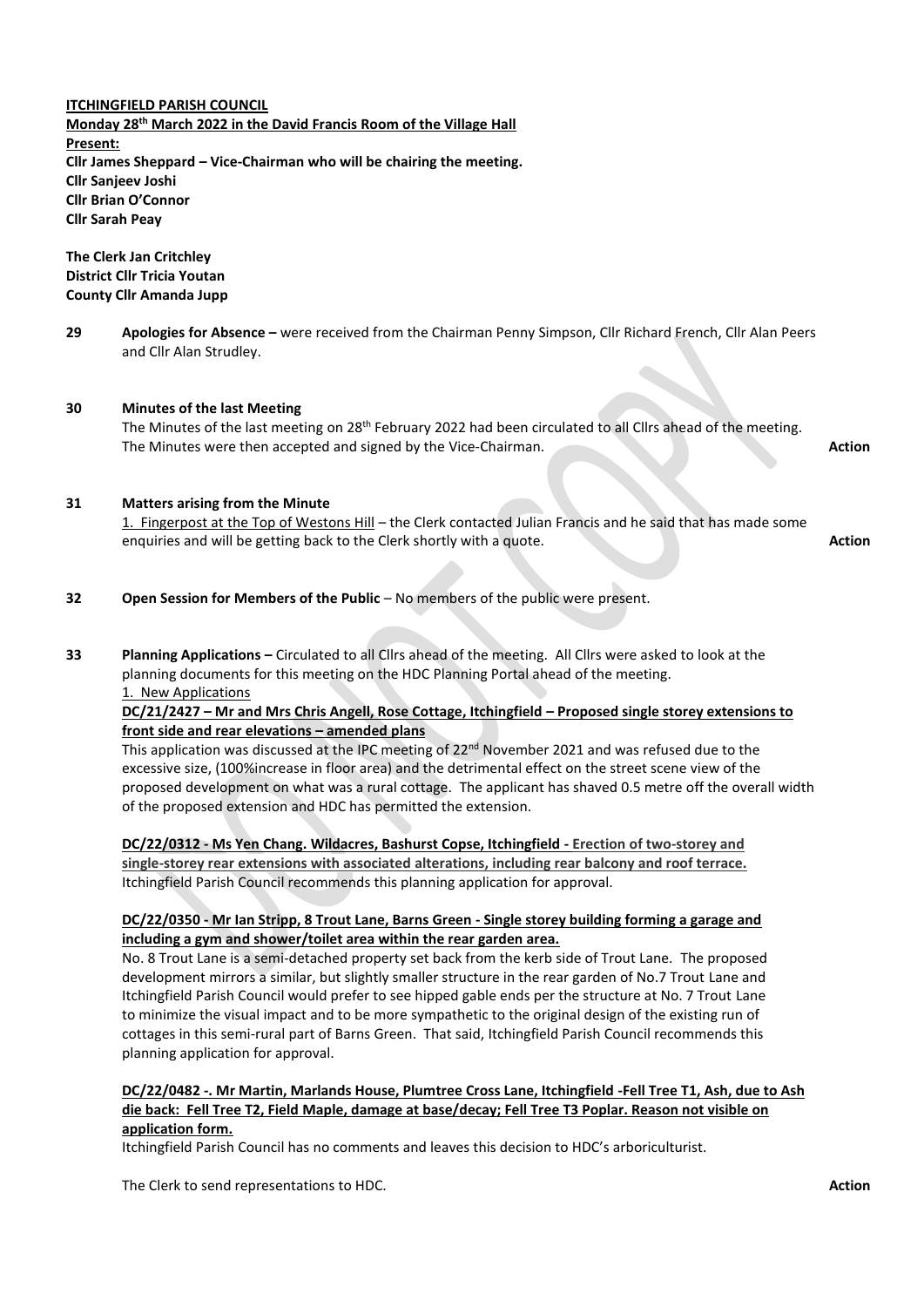# **34 Report by County and District Councillors –**

District Council Tricia Youtan gave the following report:

- 1. Tricia reported that the Water Neutrality issue reigns supreme so fewer planning applications are being submitted and those that are being submitted need to prove Water Neutrality. Needless to say, the Developers are not happy with this. Natural England and Southern Water need to come up with a solution.
- 2. Tricia said that she had attended a Police and Crime Panel meeting last Friday and HDC has been assured by Katy Bourne that there will be extra police to be allocated in West Sussex and the local Inspector Ben Starns and Chief Inspector Leadbetter are well aware of the issues at Kingfisher Farm.

County Cllr Amanda Jupp gave the following report:

- 1. Amanda said that she was pleased to report that the highways repair on Westons Hill had finally been carried out on the 24<sup>th</sup> March 2022 after she had chased up this issue with the Director of Highways. WSCC closed the road to do the repair and diverted the traffic down Fulfords Hill and unfortunately large lorries have now damaged the hedges and cracked the edge of the road in Fulfords Hill.
- 2. Amanda said that Cllr Richard French had been in touch with her regarding the difficulties with reporting highway issues on 'Love West Sussex'. Amanda has spoken to the Cabinet Lead Member of Highways at WSCC and was informed that 'Love West Sussex' is being updated shortly so there should be an improvement within the next six months.
- 3. Amanda reported that the 22/23 Budget has been approved by full Council, but going forward the next few years will be a struggle due to inflation and this will have an effect on Adult Social Care.
- 4. Amanda said that the WSCC Transport Plan 2022-2036 is in its final draft and will come up for adoption on 1 st April 2022.

# **35 Highways**

- 1. Valewood Lane urgent drainage issues it was reported that the vegetation has now been cut back in Valewood Lane, but there are still on-going issues with the drainage.
- *2.* Operation Watershed Having submitted the Operation Watershed Application Form Sue Furlong has written back stating:

*"As part of the application process the WSCC liaise with their drainage colleagues in the Flood Risk Management Team. They have informed us that currently there are discussions with Horsham District Council Planning regarding surface and foul water management on Kingfisher Farm site. These discussions could impact and involve this stretch of drainage network that Landbuild scheme is proposing. With these discussions in mind, we have been asked to defer the decision on the Valewood Lane Clayfield Farm Operation Watershed Application to the next round in May 2022. We understand that the Parish Council application is addressing an existing highway drainage issue but feel that the short delay would not impact any scheme delivery and will be in touch nearer to May's decision point to update the Parish."*

**36 Local Traffic and Roads –** Cllr Richard French had circulated a proposal document for Speed Indicator Devices for the Parish Council to review. As Cllr Richard French could not be at this meeting tonight, the document to be discussed at the next Parish Council Meeting in April. **Action** 

# **37 Accounts for Payment**

### There are eight payments to be paid.

£28.50 to EE Home Broadband in respect of the Internet Service for March 2022.

£290.26 to Vision ICT Limited in respect of Website Hosting Annual Subscription from May 2022 to April 2023. £78.00 to Vision ICT Limited in respect of the Biennial Fee for the gov.uk domain from May 2022 to April 2024. £34.45 to HDC in respect of the emptying of the Dog Bin for April, May and June 2022.

£29.99 to Cut My Plastic in respect of the replacement of the sheet of plastic for the Parish Council Noticeboard in Chapel Road.

£100.00 to Pat Cochran in respect of Litter Warden duties for March 2022.

£1,050.28 to the Clerk comprising of £977.68 salary for March 2022 and £72.60 expenses.

£934.02 to HMRC in respect of Employers and Employee Tax for January, February and March 2022.